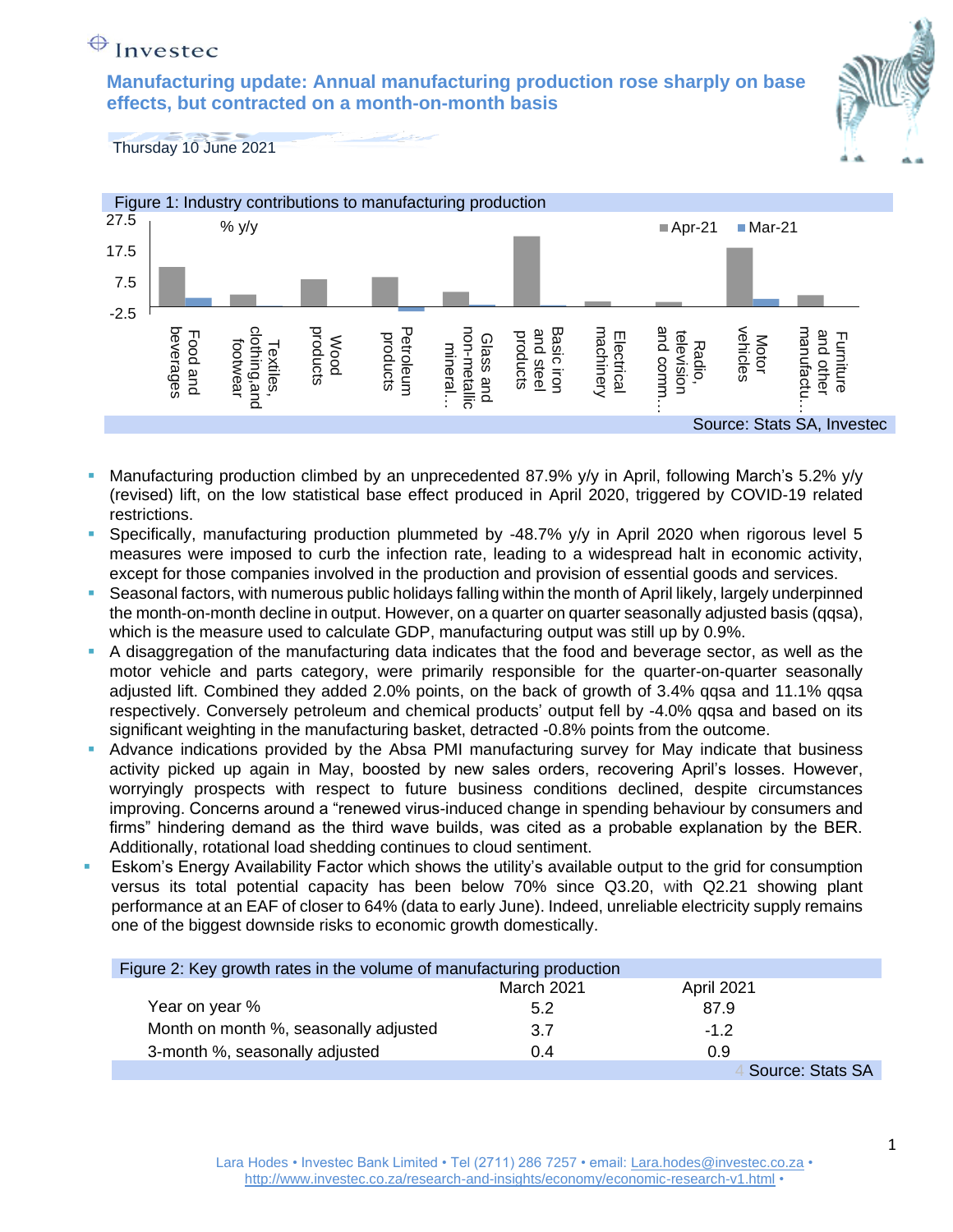## $\bigoplus$  Investec

#### **Manufacturing update: Annual manufacturing production rose sharply on base effects, but contracted on a month-on-month basis**



Thursday 10 June 2021

Important Disclaimer – please read

For the purposes of this disclaimer, Investec shall include Investec Bank Limited, its ultimate holding company, a subsidiary (or a subsidiary of a subsidiary) of that entity, a holding company of that entity or any other subsidiary of that holding company, and any affiliated entity of any such entities. "Investec Affiliates" shall mean any directors, officers, representatives, employees, advisers or agents of any part of Investec.

The information and materials presented in this report are provided to you solely for general information and should not be considered as an offer or solicitation of an offer to sell, buy or subscribe to any securities or any derivative instrument or any other rights pertaining thereto.

The information in this report has been compiled from sources believed to be reliable, but neither Investec nor any Investec Affiliates accept liability for any loss arising from the use hereof or makes any representations as to its accuracy and completeness. Any opinions, forecasts or estimates herein constitute a judgement as at the date of this report. There can be no assurance that future results or events will be consistent with any such opinions, forecasts or estimates. Past performance should not be taken as an indication or guarantee of future performance, and no representation or warranty, express or implied is made regarding future performance. The information in this report and the report itself is subject to change without notice. This report as well as any other related documents or information may be incomplete, condensed and/or may not contain all material information concerning the subject of the report; its accuracy cannot be quaranteed. There is no obligation of any kind on Investec or any Investec Affiliates to update this report or any of the information, opinions, forecasts or estimates contained herein.

Investec (or its directors, officers or employees) may, to the extent permitted by law, own or have a position or interest in the financial instruments or services referred to herein, and may add to or dispose of any such position or may make a market or act as a principal in any transaction in such financial instruments. Investec (or its directors, officers or employees) may, to the extent permitted by law, act upon or use the information or opinions presented herein, or research or analysis on which they are based prior to the material being published. Investec may have issued other reports that are inconsistent with, and reach different conclusions from, the information presented in this report. Those reports reflect the different assumptions, views and analytical methods of the analysts who prepared them. The value of any securities or financial instruments mentioned in this report can fall as well as rise. Foreign currency denominated securities and financial instruments are subject to fluctuations in exchange rates that may have a positive or adverse effect on the value, price or income of such securities or financial instruments. Certain transactions, including those involving futures, options and other derivative instruments, can give rise to substantial risk and are not suitable for all investors.

This report does not contain advice, except as defined by the Corporations Act 2001 (Australia). Specifically, it does not take into account the objectives, financial situation or needs of any particular person. Investors should not do anything or forebear to do anything on the basis of this report. Before entering into any arrangement or transaction, investors must consider whether it is appropriate to do so based on their personal objectives, financial situation and needs and seek financial advice where needed.

No representation or warranty, express or implied, is or will be made in relation to, and no responsibility or liability is or will be accepted by Investec or any Investec Affiliates as to, or in relation to, the accuracy, reliability, or completeness of the contents of this report and each entity within Investec (for itself and on behalf of all Investec Affiliates) hereby expressly disclaims any and all responsibility or liability for the accuracy, reliability and completeness of such information or this research report generally.

The securities or financial instruments described herein may not have been registered under the US Securities Act of 1933, and may not be offered or sold in the United States of America or to US persons unless they have been registered under such Act, or except in compliance with an exemption from the registration requirements of such Act. US entities that are interested in trading securities listed in this report should contact a US registered broker dealer.

For readers of this report in South Africa: this report is produced by Investec Bank Limited, an authorised financial services provider and a member of the JSE Limited.

For readers of this report in United Kingdom and Europe: this report is produced by Investec Bank Plc ("IBP") and was prepared by the analyst named in this report. IBP is authorised by the Prudential Regulation Authority and regulated by the Financial Conduct Authority and the Prudential Regulation Authority and is a member of the London Stock Exchange. This report is not intended for retail clients and may only be issued to professional clients and eligible counterparties, and investment professionals as described in S19 of the Financial Services and Markets Act 2000 (Financial Promotions) Order 2005.

For readers of this report in Ireland: this report is produced by Investec Bank plc (Irish Branch) and was prepared by the analyst named in this report. Investec Bank plc (Irish Branch) is authorised by the Prudential Regulation Authority in the United Kingdom and is regulated by the Central Bank of Ireland for conduct of business rules.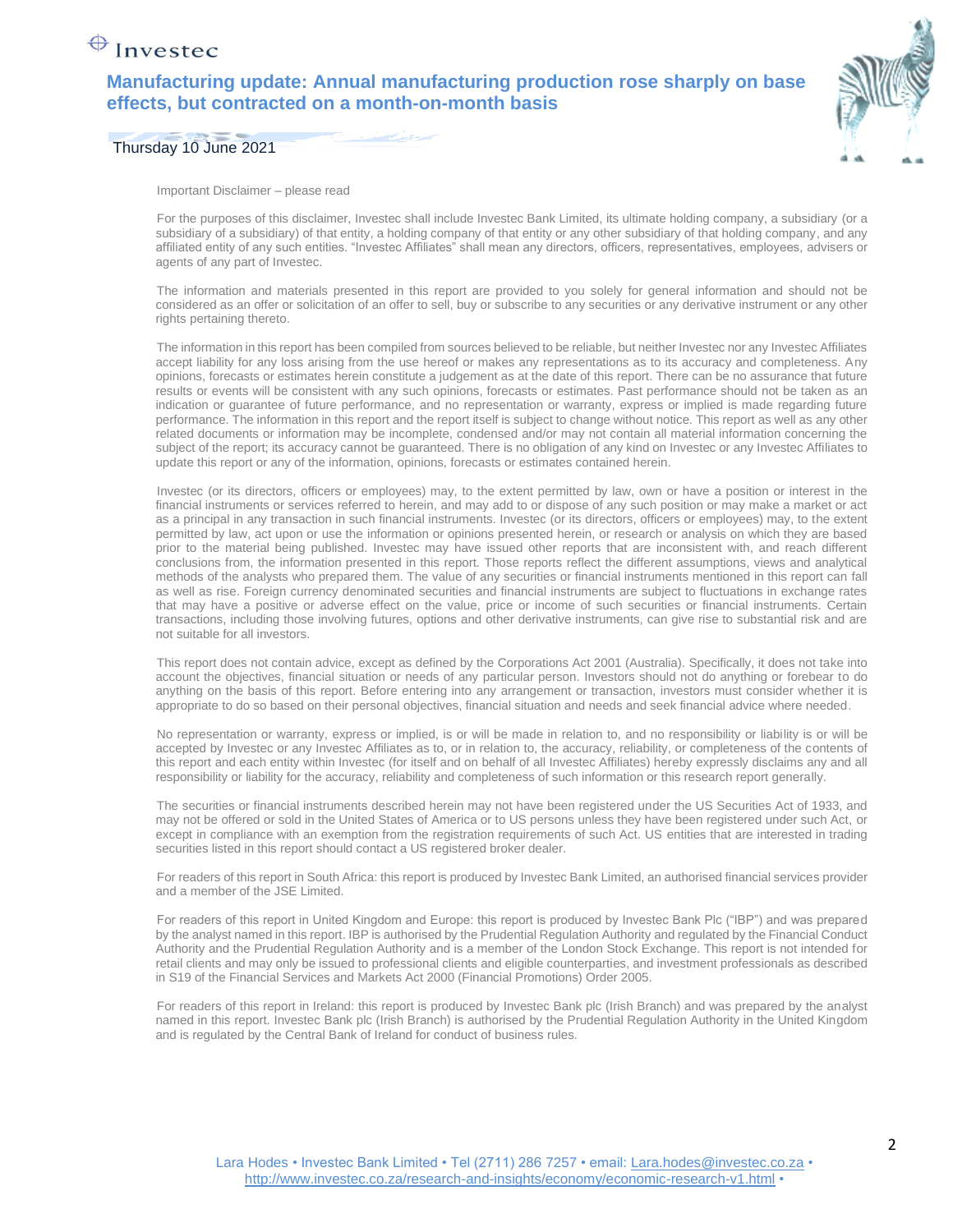## $\bigoplus$  Investec

### **Manufacturing update: Annual manufacturing production rose sharply on base effects, but contracted on a month-on-month basis**



#### Thursday 10 June 2021

For readers of this report in Australia: this report is issued by Investec Australia Limited, holder of Australian Financial Services License No. 342737 only to 'Wholesale Clients' as defined by S761G of the Corporations Act 2001.

For readers of this report in Hong Kong: this report is distributed in Hong Kong by Investec Capital Asia Limited, a Securities and Futures Commission licensed corporation (Central Entity Number AFT069) and is intended for distribution to professional investors (as defined in the Securities and Futures Ordinance (Chapter 571 of the Laws of Hong Kong)) only. This report is personal to the recipient and any unauthorised use, redistribution, retransmission or reprinting of this report (whether by digital, mechanical or other means) is strictly prohibited.

For readers of this report in India: this report is issued by Investec Capital Services (India) Private Limited which is registered with the Securities and Exchange Board of India.

For readers of this report in Singapore: this report is produced by IBP and issued and distributed in Singapore through Investec Singapore Pte. Ltd. ("ISPL"), an exempt financial adviser which is regulated by the Monetary Authority of Singapore as a capital markets services licence holder. This material is intended only for, and may be issued and distributed in Singapore only to, accredited investors and institutional investors, as defined in Section 4A of the Securities and Futures Act, Cap. 289 ("SFA"). This material is not intended to be issued or distributed to any retail or other investors. ISPL may distribute reports produced by its respective foreign entities, affiliates or other foreign research houses pursuant to an arrangement under Regulation 32C of the Financial Advisers Regulations. Singapore recipients of this document should contact ISPL at the above address in respect of any matters arising from, or in connection with, this report.

For readers of this report in Canada: this report is issued by IBP, and may only be issued to persons in Canada who are able to be categorised as a "permitted client" under National Instrument 31-103 Registration Requirements and Exemptions or to any other person to whom this report may be lawfully directed. This report may not be relied upon by any person other than the intended recipient.

The distribution of this document in other jurisdictions may be prohibited by rules, regulations and/or laws of such jurisdiction. Any failure to comply with such restrictions may constitute a violation of United States securities laws or the laws of any such other jurisdiction.

This report may have been issued to you by one entity within Investec in the fulfilment of another Investec entity's agreement to do so. In doing so, the entity providing the research is in no way acting as agent of the entity with whom you have any such agreement and in no way is standing as principal or a party to that arrangement.

This publication is confidential for the information of the addressee only and may not be reproduced in whole or in part, copies circulated, or disclosed to another party, without the prior written consent of an entity within Investec. Securities referred to in this report may not be eligible for sale in those jurisdictions where an entity within Investec is not authorised or permitted by local law to do so. In the event that you contact any representative of Investec in connection with receipt of this report, including any analyst, you should be advised that this disclaimer applies to any conversation or correspondence that occurs as a result, which is also engaged in by Investec and any relevant Investec Affiliate solely for the purposes of providing general information only. Any subsequent business you choose to transact shall be subject to the relevant terms thereof. We may monitor e-mail traffic data and the content of email. Calls may be monitored and recorded. Investec does not allow the redistribution of this report to nonprofessional investors or persons outside the jurisdictions referred to above and Investec cannot be held responsible in any way for third parties who effect such redistribution or recipients thereof. © 2019